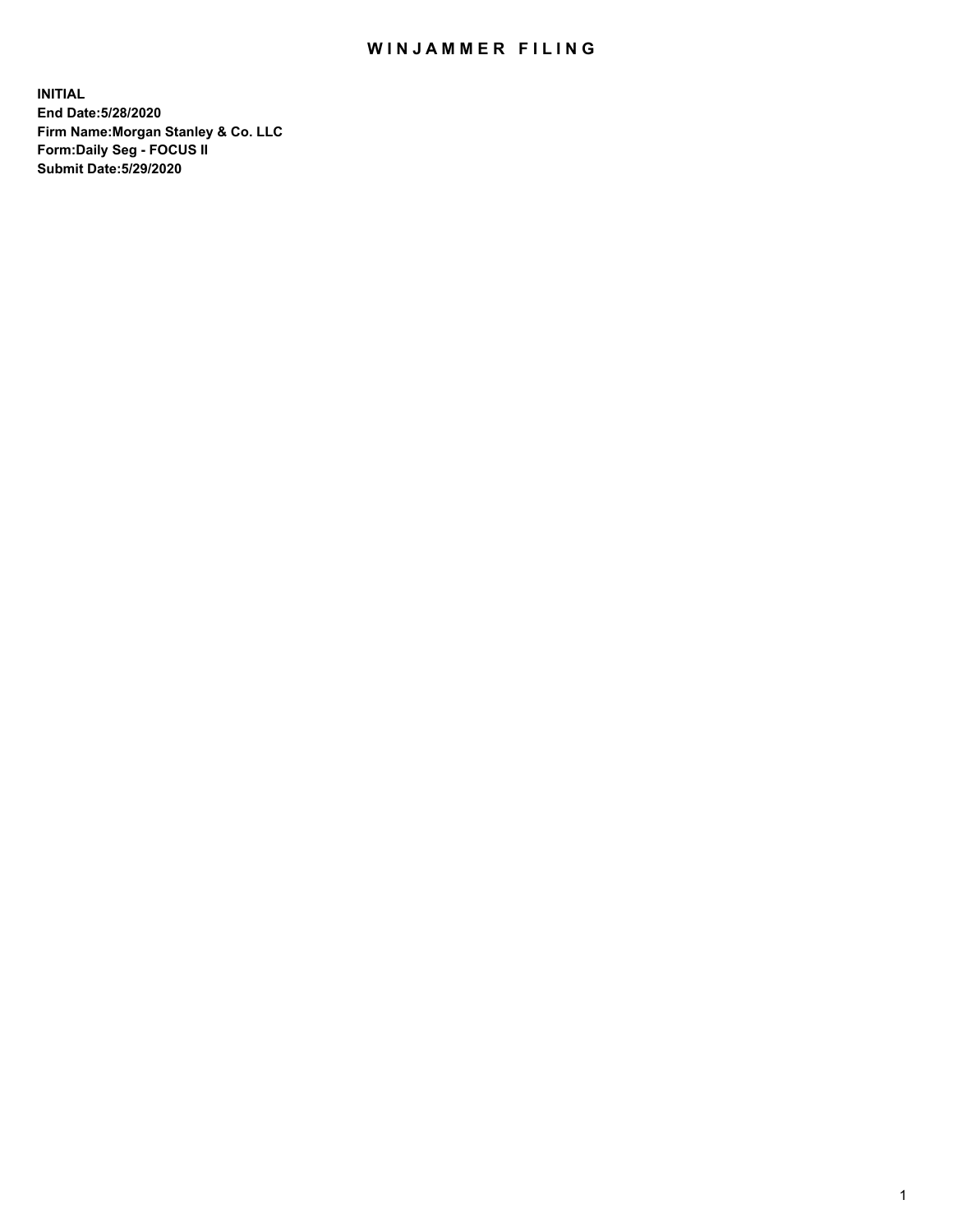**INITIAL End Date:5/28/2020 Firm Name:Morgan Stanley & Co. LLC Form:Daily Seg - FOCUS II Submit Date:5/29/2020 Daily Segregation - Cover Page**

| Name of Company                                                                                                                                                                                                                                                                                                                | Morgan Stanley & Co. LLC                               |
|--------------------------------------------------------------------------------------------------------------------------------------------------------------------------------------------------------------------------------------------------------------------------------------------------------------------------------|--------------------------------------------------------|
| <b>Contact Name</b>                                                                                                                                                                                                                                                                                                            | <b>Ikram Shah</b>                                      |
| <b>Contact Phone Number</b>                                                                                                                                                                                                                                                                                                    | 212-276-0963                                           |
| <b>Contact Email Address</b>                                                                                                                                                                                                                                                                                                   | Ikram.shah@morganstanley.com                           |
| FCM's Customer Segregated Funds Residual Interest Target (choose one):<br>a. Minimum dollar amount: ; or<br>b. Minimum percentage of customer segregated funds required:% ; or<br>c. Dollar amount range between: and; or<br>d. Percentage range of customer segregated funds required between:% and%.                         | 235,000,000<br><u>0</u><br>0 <sup>0</sup><br><u>00</u> |
| FCM's Customer Secured Amount Funds Residual Interest Target (choose one):<br>a. Minimum dollar amount: ; or<br>b. Minimum percentage of customer secured funds required:% ; or<br>c. Dollar amount range between: and; or<br>d. Percentage range of customer secured funds required between:% and%.                           | 140,000,000<br><u>0</u><br><u>00</u><br>00             |
| FCM's Cleared Swaps Customer Collateral Residual Interest Target (choose one):<br>a. Minimum dollar amount: ; or<br>b. Minimum percentage of cleared swaps customer collateral required:% ; or<br>c. Dollar amount range between: and; or<br>d. Percentage range of cleared swaps customer collateral required between:% and%. | 92,000,000<br><u>0</u><br><u>00</u><br>00              |

Attach supporting documents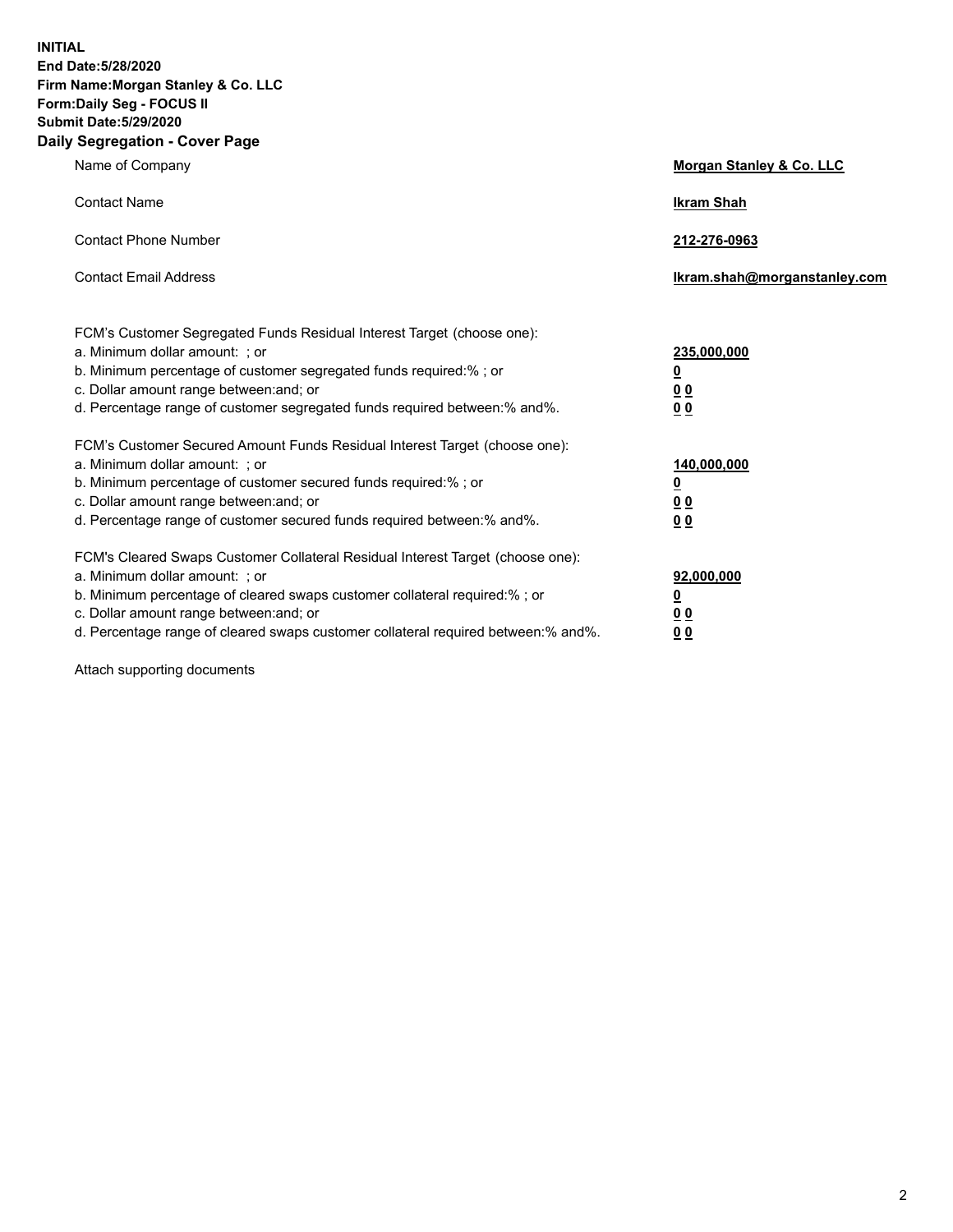| <b>INITIAL</b> | End Date: 5/28/2020<br>Firm Name: Morgan Stanley & Co. LLC<br>Form: Daily Seg - FOCUS II<br><b>Submit Date: 5/29/2020</b><br><b>Daily Segregation - Secured Amounts</b> |                                                                |
|----------------|-------------------------------------------------------------------------------------------------------------------------------------------------------------------------|----------------------------------------------------------------|
|                | Foreign Futures and Foreign Options Secured Amounts<br>Amount required to be set aside pursuant to law, rule or regulation of a foreign                                 |                                                                |
|                | government or a rule of a self-regulatory organization authorized thereunder                                                                                            | $0$ [7305]                                                     |
| 1.             | Net ledger balance - Foreign Futures and Foreign Option Trading - All Customers<br>A. Cash                                                                              | 4,220,364,345 [7315]                                           |
| 2.             | B. Securities (at market)<br>Net unrealized profit (loss) in open futures contracts traded on a foreign board of trade                                                  | 2,868,059,376 [7317]<br>497,857,201 [7325]                     |
| 3.             | Exchange traded options<br>a. Market value of open option contracts purchased on a foreign board of trade                                                               |                                                                |
|                | b. Market value of open contracts granted (sold) on a foreign board of trade                                                                                            | <b>5,123,945</b> [7335]<br>$-12,830,617$ [7337]                |
| 4.             | Net equity (deficit) (add lines 1.2. and 3.)                                                                                                                            | 7,578,574,250 [7345]                                           |
| 5.             | Account liquidating to a deficit and account with a debit balances - gross amount                                                                                       | 105,125,553 [7351]                                             |
|                | Less: amount offset by customer owned securities                                                                                                                        | -101,866,640 [7352] 3,258,913<br>[7354]                        |
| 6.             | Amount required to be set aside as the secured amount - Net Liquidating Equity<br>Method (add lines 4 and 5)                                                            | 7,581,833,163 [7355]                                           |
| 7.             | Greater of amount required to be set aside pursuant to foreign jurisdiction (above) or line<br>6.                                                                       | 7,581,833,163 [7360]                                           |
|                | FUNDS DEPOSITED IN SEPARATE REGULATION 30.7 ACCOUNTS                                                                                                                    |                                                                |
| 1.             | Cash in banks                                                                                                                                                           |                                                                |
|                | A. Banks located in the United States<br>B. Other banks qualified under Regulation 30.7                                                                                 | 411,547,772 [7500]<br>456,602,860 [7520] 868,150,632<br>[7530] |
| 2.             | Securities                                                                                                                                                              |                                                                |
|                | A. In safekeeping with banks located in the United States                                                                                                               | 747,699,725 [7540]                                             |
|                | B. In safekeeping with other banks qualified under Regulation 30.7                                                                                                      | 0 [7560] 747,699,725 [7570]                                    |
| 3.             | Equities with registered futures commission merchants                                                                                                                   |                                                                |
|                | A. Cash                                                                                                                                                                 | 11,942,639 [7580]                                              |
|                | <b>B.</b> Securities                                                                                                                                                    | $0$ [7590]                                                     |
|                | C. Unrealized gain (loss) on open futures contracts<br>D. Value of long option contracts                                                                                | 2,674,937 [7600]<br>$0$ [7610]                                 |
|                | E. Value of short option contracts                                                                                                                                      | 0 [7615] 14,617,576 [7620]                                     |
| 4.             | Amounts held by clearing organizations of foreign boards of trade                                                                                                       |                                                                |
|                | A. Cash                                                                                                                                                                 | $0$ [7640]                                                     |
|                | <b>B.</b> Securities                                                                                                                                                    | $0$ [7650]                                                     |
|                | C. Amount due to (from) clearing organization - daily variation                                                                                                         | $0$ [7660]                                                     |
|                | D. Value of long option contracts                                                                                                                                       | $0$ [7670]                                                     |
|                | E. Value of short option contracts                                                                                                                                      | 0 [7675] 0 [7680]                                              |
| 5.             | Amounts held by members of foreign boards of trade                                                                                                                      |                                                                |
|                | A. Cash                                                                                                                                                                 | 3,609,506,458 [7700]                                           |
|                | <b>B.</b> Securities                                                                                                                                                    | 2,120,359,651 [7710]                                           |
|                | C. Unrealized gain (loss) on open futures contracts                                                                                                                     | 495,182,264 [7720]                                             |
|                | D. Value of long option contracts<br>E. Value of short option contracts                                                                                                 | <b>5,123,945</b> [7730]                                        |
|                |                                                                                                                                                                         | <u>-12,830,617</u> [7735] 6,217,341,701<br>$[7740]$            |
| 6.             | Amounts with other depositories designated by a foreign board of trade                                                                                                  | $0$ [7760]                                                     |
| 7.             | Segregated funds on hand                                                                                                                                                | $0$ [7765]                                                     |
| 8.             | Total funds in separate section 30.7 accounts                                                                                                                           | 7,847,809,634 [7770]                                           |
| 9.             | Excess (deficiency) Set Aside for Secured Amount (subtract line 7 Secured Statement<br>Page 1 from Line 8)                                                              | 265,976,471 [7380]                                             |
| 10.            | Management Target Amount for Excess funds in separate section 30.7 accounts                                                                                             | 140,000,000 [7780]                                             |

11. Excess (deficiency) funds in separate 30.7 accounts over (under) Management Target **125,976,471** [7785]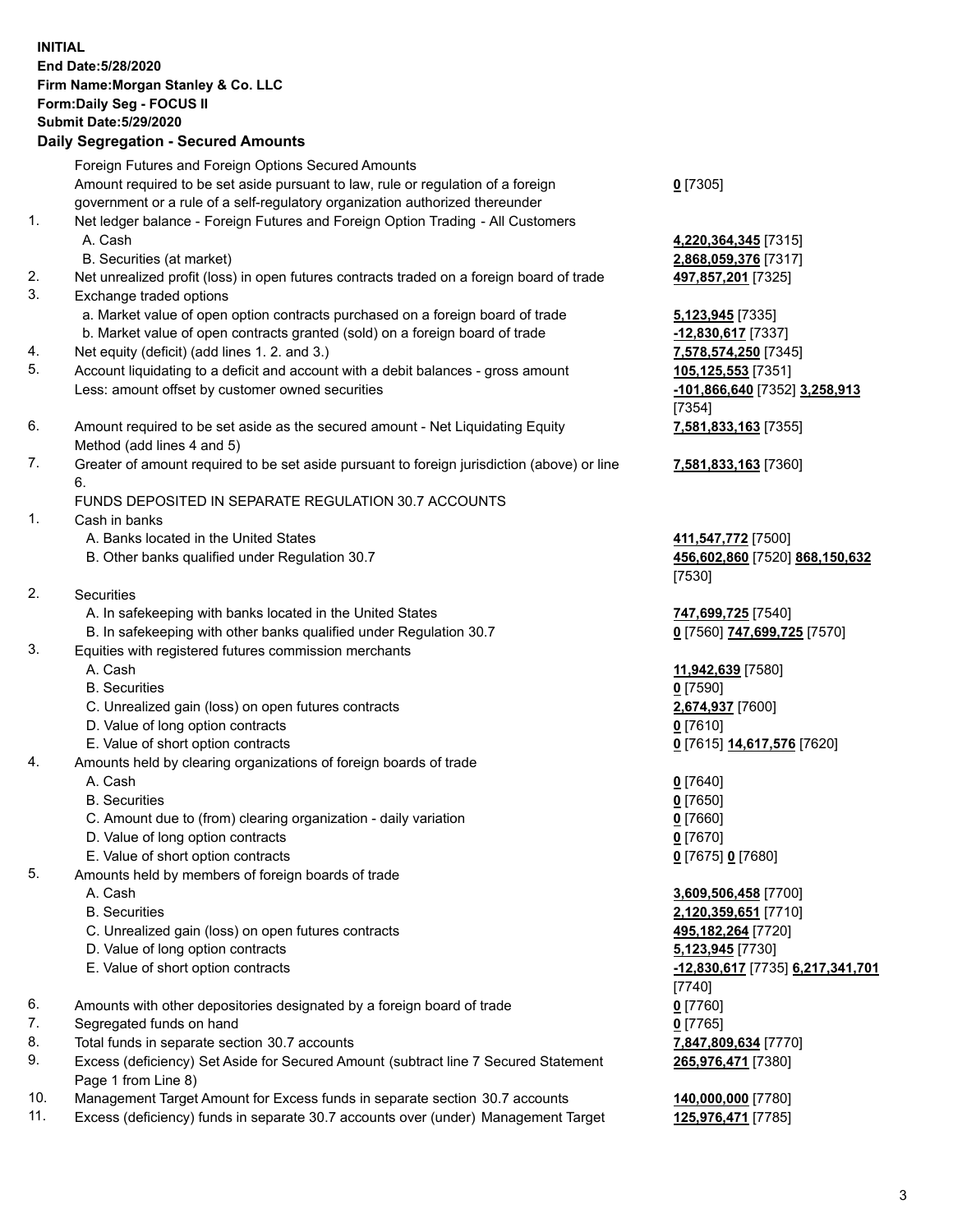**INITIAL End Date:5/28/2020 Firm Name:Morgan Stanley & Co. LLC Form:Daily Seg - FOCUS II Submit Date:5/29/2020 Daily Segregation - Segregation Statement** SEGREGATION REQUIREMENTS(Section 4d(2) of the CEAct) 1. Net ledger balance A. Cash **13,823,540,849** [7010] B. Securities (at market) **8,554,071,486** [7020] 2. Net unrealized profit (loss) in open futures contracts traded on a contract market **2,585,224,224** [7030] 3. Exchange traded options A. Add market value of open option contracts purchased on a contract market **563,964,204** [7032] B. Deduct market value of open option contracts granted (sold) on a contract market **-489,246,459** [7033] 4. Net equity (deficit) (add lines 1, 2 and 3) **25,037,554,304** [7040] 5. Accounts liquidating to a deficit and accounts with debit balances - gross amount **292,390,622** [7045] Less: amount offset by customer securities **-289,275,297** [7047] **3,115,325** [7050] 6. Amount required to be segregated (add lines 4 and 5) **25,040,669,629** [7060] FUNDS IN SEGREGATED ACCOUNTS 7. Deposited in segregated funds bank accounts A. Cash **4,156,782,071** [7070] B. Securities representing investments of customers' funds (at market) **0** [7080] C. Securities held for particular customers or option customers in lieu of cash (at market) **1,272,832,503** [7090] 8. Margins on deposit with derivatives clearing organizations of contract markets A. Cash **13,019,891,848** [7100] B. Securities representing investments of customers' funds (at market) **0** [7110] C. Securities held for particular customers or option customers in lieu of cash (at market) **7,281,238,983** [7120] 9. Net settlement from (to) derivatives clearing organizations of contract markets **-191,058,545** [7130] 10. Exchange traded options A. Value of open long option contracts **563,964,204** [7132] B. Value of open short option contracts **-489,246,459** [7133] 11. Net equities with other FCMs A. Net liquidating equity **12,158,782** [7140] B. Securities representing investments of customers' funds (at market) **0** [7160] C. Securities held for particular customers or option customers in lieu of cash (at market) **0** [7170] 12. Segregated funds on hand **0** [7150] 13. Total amount in segregation (add lines 7 through 12) **25,626,563,387** [7180] 14. Excess (deficiency) funds in segregation (subtract line 6 from line 13) **585,893,758** [7190] 15. Management Target Amount for Excess funds in segregation **235,000,000** [7194]

16. Excess (deficiency) funds in segregation over (under) Management Target Amount Excess

**350,893,758** [7198]